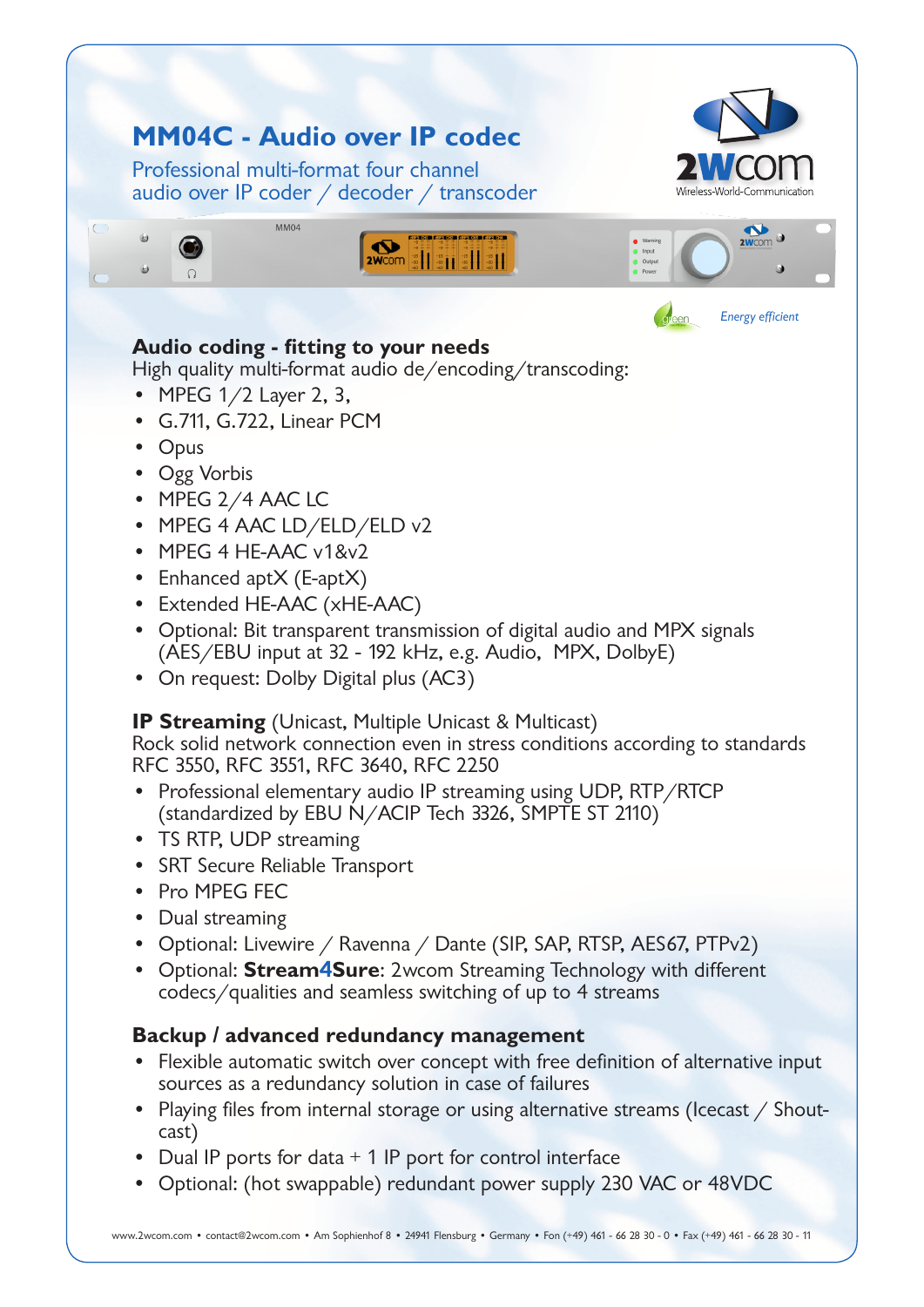### **Control**



- Remote control with various possibilities HTTP/S, FTP, SSH, NMS, SNMP
- Revised configuration via web user interface for easier setup
- Relays, inputs
- • Ember+

## **Special**

- Energy efficient 24/7 broadcast quality
- RDS decoding (built in RDS/UECP decoder)
- Embedded auxiliary data (RBDS/RDS or PAD) and GPIO forwarding

## **Monitoring**

- IP and MPEG parameters via SNMP and relay
- Headphone output

## **Perfect audio quality**

Balanced analog and digital AES/EBU (**integrated** XLR connector)

## **Advanced IP robustness functionalities**

- Even to be operated in standard IP networks
- • SRT Secure Reliable Transport
- • Pro MPEG FEC
- Management of packet size, buffers and QoS
- • Optional: **Stream**4**Sure**: 2wcom Streaming Technology with different codecs/qualities and seamless switching of up to 4 streams

## **Perfect latency management**

- Optional: GPS based 2wcom latency control solution for usage in SFN FM networks
- • Optional: PTPv2 network synchronization

## **Highly sophisticated monitoring and alarm concept**

- Adjustable Silence Detection
- IP Buffer and litter check
- PLL control
- SNMP, Alarm, Source Switch & Event Logging